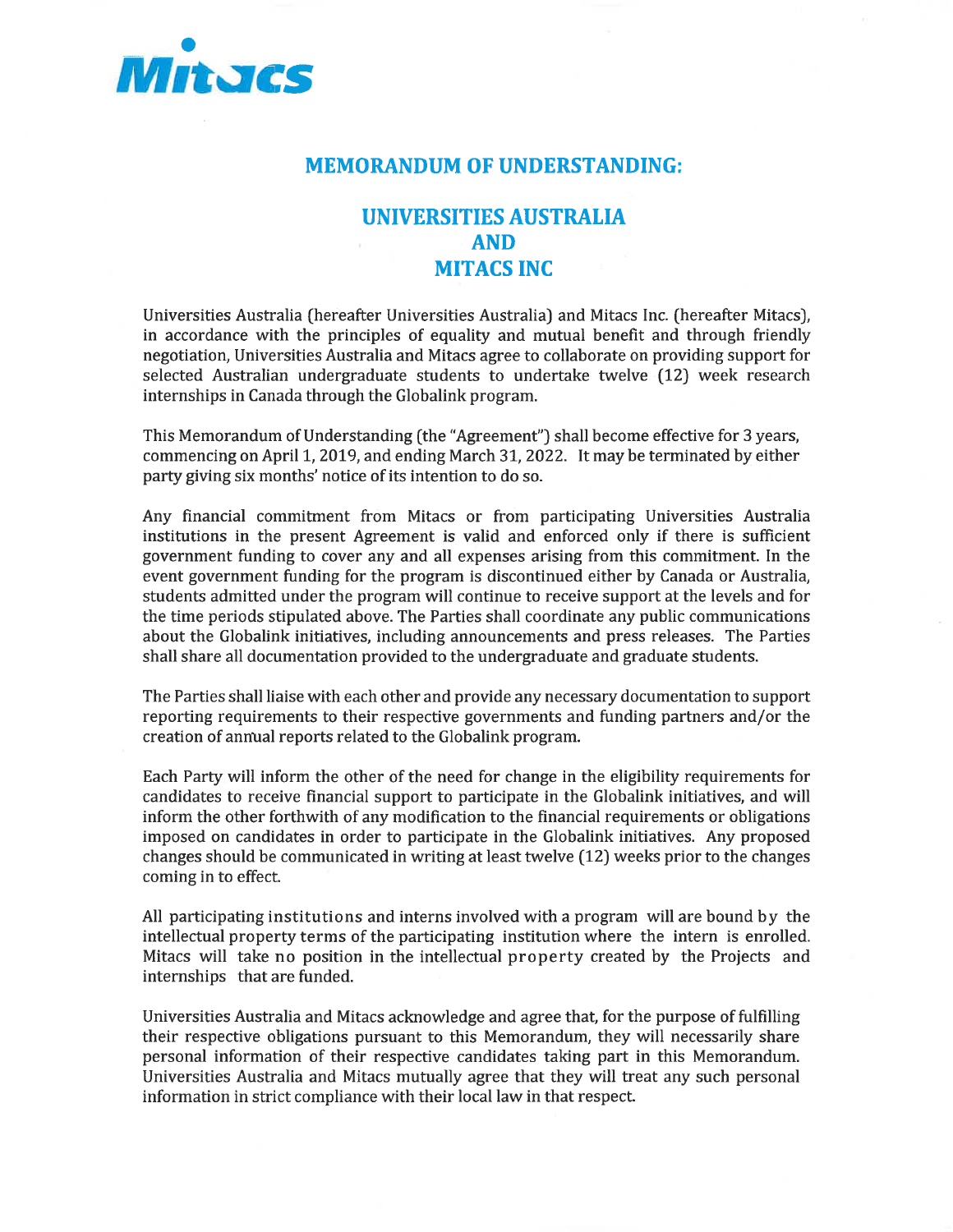

Universities Australia and Mitacs confirm that, to the best of their knowledge, the Globalink program, as implemented in their respective countries, complies with all applicable laws.

This Memorandum and all such attached appendices form part of this Memorandum. This Memorandum can be modified and added to by the mutual consent of both Universities Australia and Mitacs. Matters not included in the Memorandum, but directly related to it, may be addressed by the mutual agreement of the parties. Any such agreement must be appended to this Memorandum and become valid upon the date of signing.

Signed for:

| Mitacs Inc.                               | <b>Universities Australia</b>     |
|-------------------------------------------|-----------------------------------|
| Per:                                      | Per:                              |
| Name: Dr. Alejandro Adem                  | Name: CATRIGWA JAGEFOW            |
| <b>Title: CEO and Scientific Director</b> | Title: $CEO$                      |
| Date of signature: 10 October 2018        | Date of signature: $2d/d\sqrt{R}$ |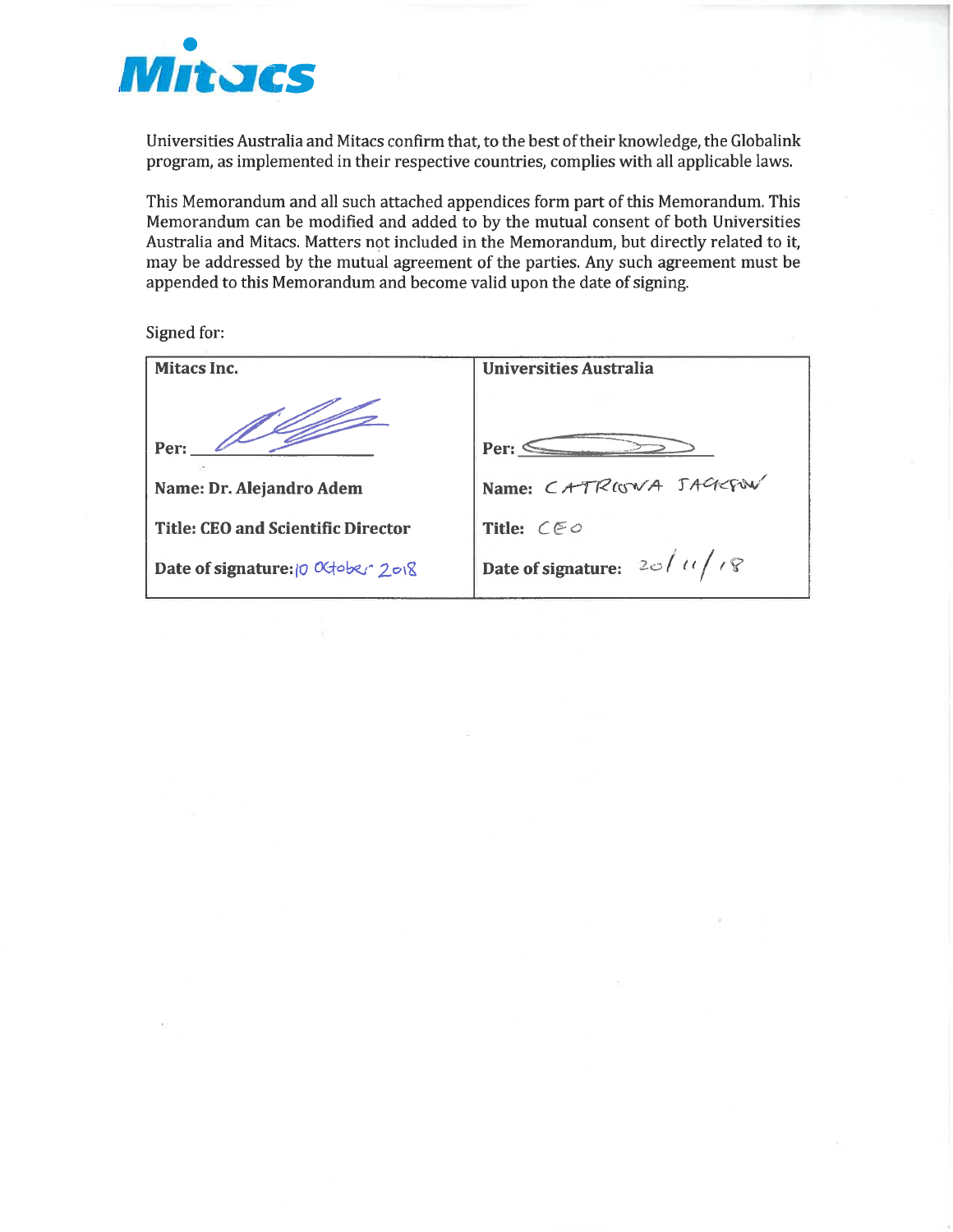

## IMPLEMENTATION PLAN

## Globalink Research Internships (GRI) - Mobility of Undergraduate Students from participating Universities Australia Institutions for Research in Canada

Up to 20 students per year, over 3 years, from participating Universities Australia institutions will come to Canada to undertake advanced research projects through the GRI Program starting in 2019. Universities Australia will confirm with Mitacs the number of students to be funded each year, with the exact number of the matched candidates determined by Mitacs. The GRI Program is open to all academic disciplines

#### 1. Eligibility Requirements

In order to be considered eligible candidates for the GRI Program, candidates from Australia must meet the following requirements:

- 1.1 Be enrolled in a full-time undergraduate at an eligible Universities Australia institution;
- 1.2 Have a minimum of one semester and a maximum of three semesters remaining in their program at the time of completion of their Globalink Research Internship in Canada;
- 1.3 Have a minimum GPA of 75% ['distinction', or equivalent);
- 1.4 Be at least 18 years of age;
- 1.5 Submit applications through the online applications system on Mitacs official website;
- 1.6 Be able to spend twelve (12) weeks between May and September at a university in Canada on a research project related to their area of interest and expertise;
- 1.7 Demonstrate oral and written fluency in English or French, depending on the primary language of the project as indicated by the Canadian host professor.

#### 2. Procedure to Apply

- 2.1 Candidates must provide the following with their application to the GRI Program, in accordance with the instructions on the Mitacs online application portal:
	- 2. 1.1 Official yearly transcripts for all years in university;
	- 2.1.2 Curriculum Vitae (CV);
	- 2.1.3 One (1) reference letter from a post-secondary academic supervisor or researcher; and Project rationale;
	- 2. 1.4 All materials submitted to Mitacs must be in either English or French. If materials submitted are not in one of Canada's official languages, notarized transcripts must be submitted.

#### 3. Obligations of Universities Australia

- 3. 1 Promote the GRI Program in order to solicit the participation of eligible candidates;
- 3. 2 Within two (2) weeks of receipt of candidate shortlist: review the Australian students that Mitacs deems eligible to be matched to a project, and provide confirmation of student eligibility to receive funding, if they are selected for the Globalink program.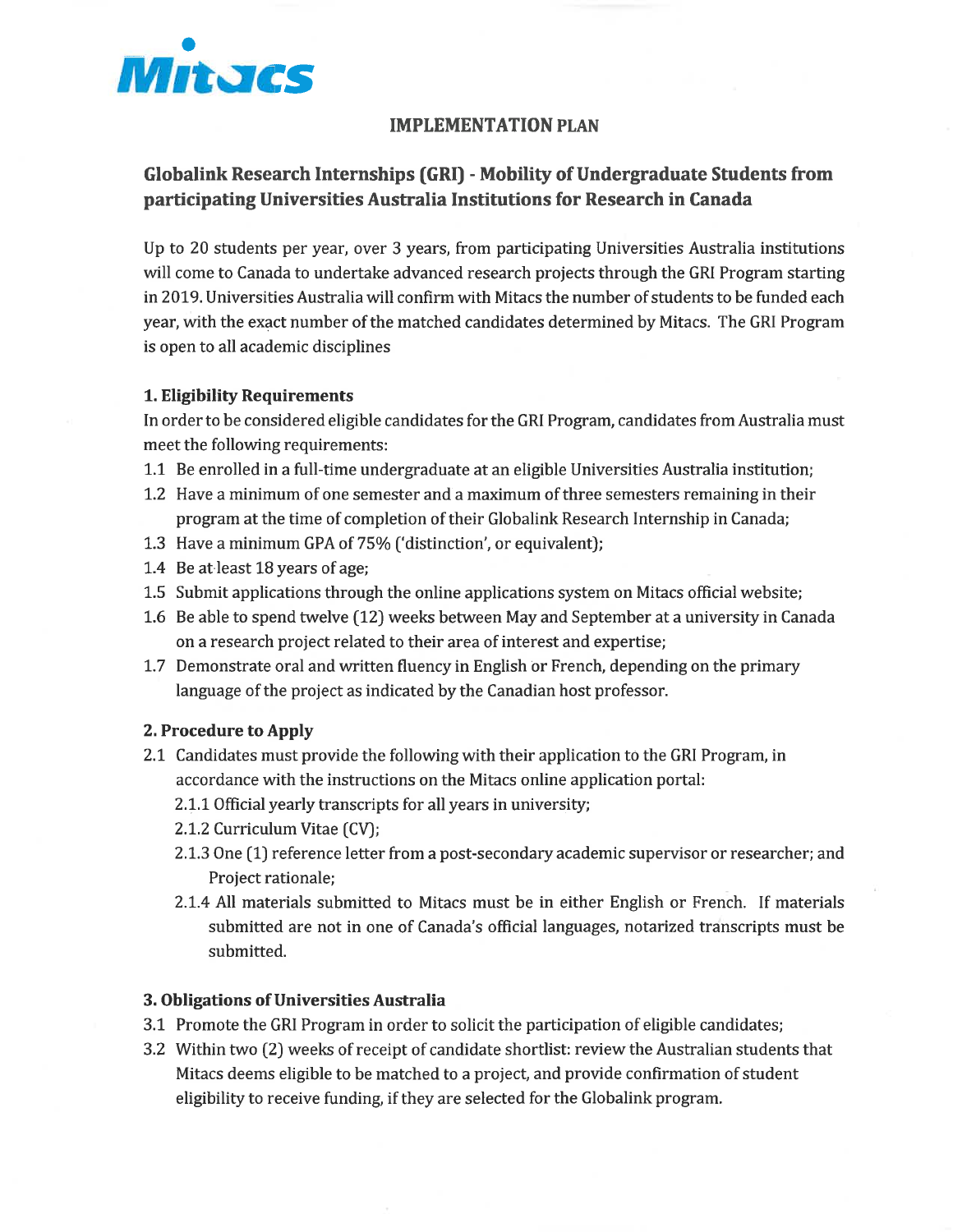

### 4. Obligations of Mitacs

- 4. 1 Coordinate the participation of Canadian universities and identify world-class research projects at these universities;
- 4.2 Maintain an online application process for interested students during the designated application period;
- 4. 3 Evaluate applications from candidates for the GRI Program, and identify through a competitive process those who match a research internship project at a Canadian university;
- 4.4 Share the list of selected applications with Universities Australia to ensure students are eligibly for participation in the Program;
- 4. 5 Provide logistical support for selected candidates who have accepted their offer, to the extent that Mitacs is able and at the discretion of Mitacs.

### 5. Funding

The GRI Program will be jointly funded by participating Universities Australia institutions and Mitacs.

- 5. 1 Universities Australia shall coordinate with participating Australian institutions and provide to Mitacs upon invoice \$4,OOOCAD per approved student. Mitacs will invoice Universities Australia in September of each year. Universities Australia will be collecting the Australian share of the partnerships agreement from participating institutions, and will remit the totals to Mitacs on invoice.
- 5. 2 The full cost per student is estimated to be \$12, 000 per student. This includes airfare, visa, medical, stipend, accommodation, Globalink Student Mentors, programming and research costs. It will also include access to Globalink branded activities in Canada, which may include professional skills workshops, receptions, and industrial engagement activities (\$4, 000 contributed on the Australian side will be funding a portion of these costs).